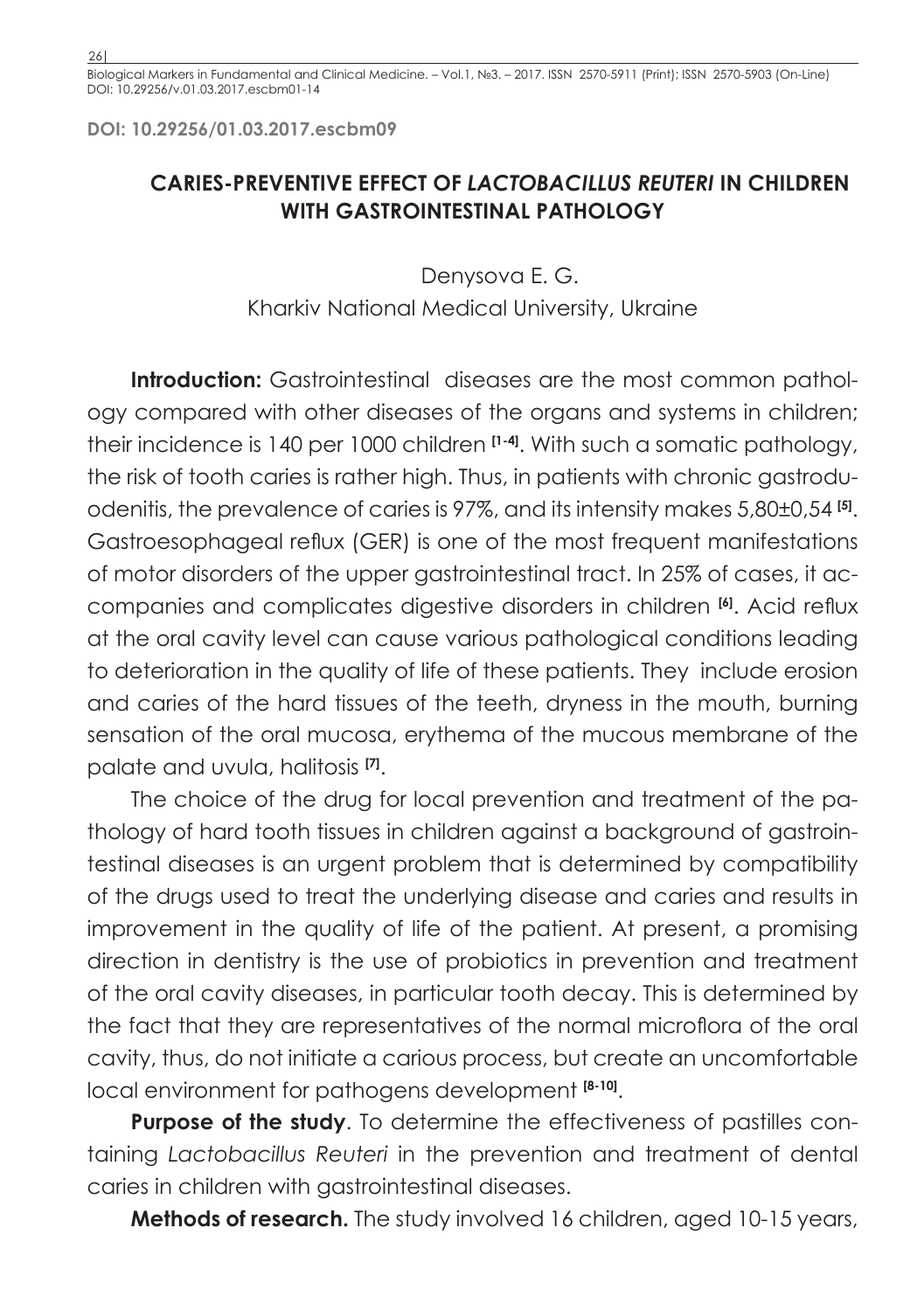who were registered with a gastroenterologist for gastroesophageal reflux disease (GERD). The clinical examination included assessment of the intensity of tooth and surface involvement by caries (indices DMFT and DMFS, where D - decayed, M –missing, F – filled, T - tooth decay and S -caries surfaces).

The children were divided into 2 groups: basic (B) and controls (C). The treatment in the controls consisted of professional teeth cleaning, oral cavity sanitation, and individual hygiene. In addition to the above therapy, the children of the basic group were administered with pastilles containing *Lactobacillus Reuteri*, 1 - 2 pastilles for dissolving in the mouth after brushing the teeth. The drug reduces the number of bacteria that cause caries (*Streptococcus mutans*); selectively inhibits periodontal-associated bacteria (*Porphyromonas gingivalis, Fusobacterium nucleatum, Prevotella intermedia, Aggregatibacter actinomycetemcomitans*), reduces the plaque formation.

Statistical processing of the obtained data was carried out with the help of STATISTICA (StatSoft Inc. 1984 – 2011) software.

**Results**. The intensity of caries in the examined children was DMFT = 11 ± 0,65, DMFS =  $14 \pm 0.65$ , the difference between the controls and the basic group was statistically insignificant.

The carious process in the examined persons proceeded with the involvement of almost all teeth, including the immune zones. Such caries involvement of all functionally oriented groups of teeth indicated a very low level of resistance of hard tooth tissues.

Intensity of caries in the controls a year after the treatment and preventive measures (according to DMFT index) increased (12,57 ± 0,65), while caries increase was 1,29 ± 0,61. In the basic group, increase in this indicator (11,56 ± 0,62) was also observed, but the difference was not statistically significant, and intensity gain was only 0,22 ± 0,35. DMFS indices were somewhat better; despite the increase of this index in both groups, the difference was not statistically significant (C – 14,71  $\pm$  0,98 and B – 14,22  $\pm$ 0,74). The increase in intensity according to DMFS in the controls was 0,85  $\pm$  0,48, in the basic group – 0,22  $\pm$  0,44, and this difference was statistically significant (p<0,05).

Thus, introduction to the complex of therapeutic and preventive of pastilles containing *Lactobacillus Reuteri* results in deceleration in the in